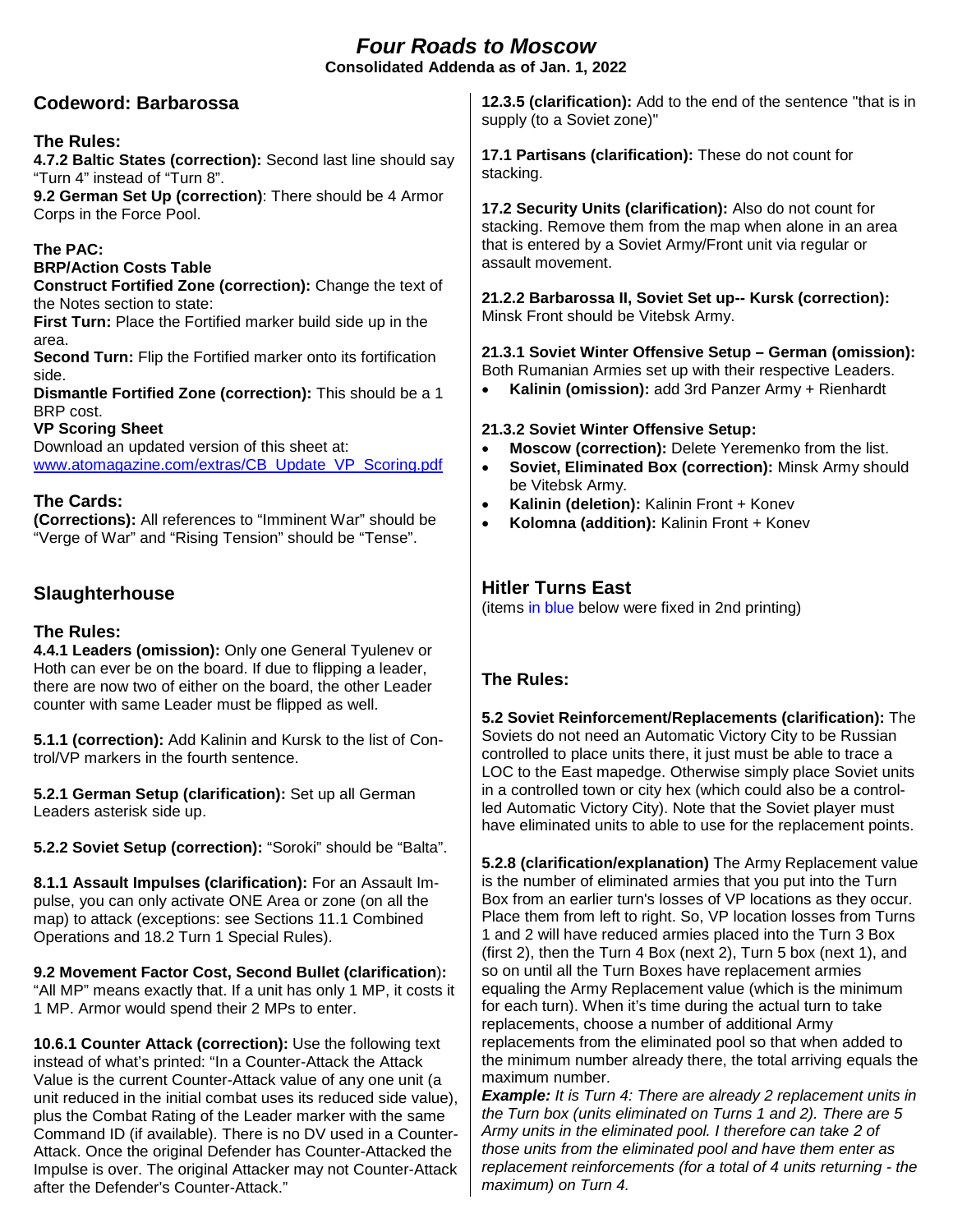**7.2.2 Withdraw (clarification):** A unit must start its movement in an enemy ZOC in order to be able to move to another hex in an enemy ZOC. The wording in this rule indicates that if a unit starts in a ZOC and it can only move to another ZOC hex in the direction of withdrawal, normally this move is not permitted, but with this order in effect, the unit can do so.

**7.3.5 Counterattacks (clarification):** To calculate the odds, tally up the total combat factors of all attacking Soviet units versus the total combat factors of all defending German units. Treat odds of worse than 1:2 as 1:2. If all the Soviet units managed to disengage or are dead, or have no combat factors at all, there is no Counterattack. Note that the lack of a LOC does not prevent a Soviet unit from moving to make contact when a Counterattack is launched (only already being in contact does) but units with no LOC cannot contribute to the subsequent attack.

**9.2.1 (clarification):** The wording "plus one hex beyond" in this sentence means is that the LOC can pass through hexes that are the hexes just past the boundary line of the Army group (in the adjacent Army Group's Area.

### **10.1.11 Leningrad Supply (correction):** The hex number should be 2100, not 2106.

**10.1.2 (clarification):** For units to be in supply there can be 4 hexes maximum between the city/town and the unit. Do not count the hexes the unit and city/town are in.

**12.2.1 Determine Strengths (insert):** Change the third sentence to say, "Find the final adjusted ratio column (after all shifts) on the…"

**12.3.5 (clarification):** Units eliminated during combat also check.

**13.3 Garrisons (change):** There is only one garrison available per German Army. Place Garrisons during the German Reinforcement Phase of a turn in the town/city/fort/oil hex in which the Army they belong to are located. If eliminated, Garrisons may be return to play by expenditure of 1 Replacement Step. Garrisons add nothing to the defense of a hex. They only fight when alone in a hex (so don't stack with a garrison).

**13.4.7 (addition):** German Leaders may not stack together.

**13.6.1 (clarification):** The Partisan unit must be placed in the NW Front area on its turn of entry (Turn 7), It can be placed in any Front area on later turns.

**13.7 Soviet Black Sea Capabilities (clarification):** The Soviet player can attempt (successful or not) 2 Black Sea Invasions during a particular game if you meet any required conditions prior to starting each invasion individually.

### **The Counters (corrections):**

- **German 6th Army:** Should have a setup hex of 1109.
- **German 17th Army:** Should have a setup hex of 1011.
- **German 18th Army:** Should have a setup hex of 1104.
- **Order Markers:** All "Hold /Attack" markers should be "Hold/ATC" (Hold/Advance to Contact) as in the rules.

## **The Charts:**

**Combat Results Table (correction):** Stacking Points means Steps.

**TEC River Entry (clarification):** To receive the 1L shift, all attacking units must be attacking across a river.

### **The Map:**

**(Correction):** The hex just south of Moscow should be hex 2506, not 2406.

# **Strike the Bear**

### **The Rules:**

**6.3.2 (correction):** "armor silhouette picture" should be "armor or mechanized NATO symbol".

**6.3.3 Example (correction):** Delete the sentence "**Note**: RA cannot enter diamonds 1 or 2, since Leaders are barred from entering diamonds." This is from an earlier set of the rules.

**6.4.6 (correction):** Ignore rule as written, Instead use: "If an enemy combat unit enters an area with a truck unit, withdraw the truck unit 2 oxes towards its supply source."

**6.3.4 (deletion):** Ignore this rule. It is from an earlier playtest version.

**9.0 Luftwaffe (clarification):** The first number on the counter is the Luftwaffe Combat Rating and the second number is its Movement Allowance.

**9.2.3, First line (clarification/addition):** Add "per area" after "unit" and before "may".

**11.4.1 (addition):** Only the single most advantageous terrain in the defender's area is used to modify the combat.

**11.4.2 Rivers (clarification):** Rivers that run from one Oxe side into an Ocean/Lake which encompass another Oxe confer this terrain modifier.

**11.8.2b (clarification):** Leader's left-most value is the Leader Support Value.

**11.8.3 Leader Loss (clarification):** Anytime that an enemy unit moves/advances into an area with only a Leader in it, make a roll on the Leader Loss Table for that Leader and apply the result.

**11.9.5 (addition):** An attacking player must pay the full OP points for each unit that advances due to a DW result. Leaders, Luftwaffe and Trucks do not advance after combat.

**11.9.6 (addition):** Trucks will retreat with friendly units when they retreat. If all friendly units are eliminated in a truck's area, the truck is retreated 2 areas to a friendly or unoccupied area closer to its supply source and then becomes disrupted.

**12.5 (correction):** The Germans have a required minimum of 13 Corps in the Breakdown and/or Eliminated box.